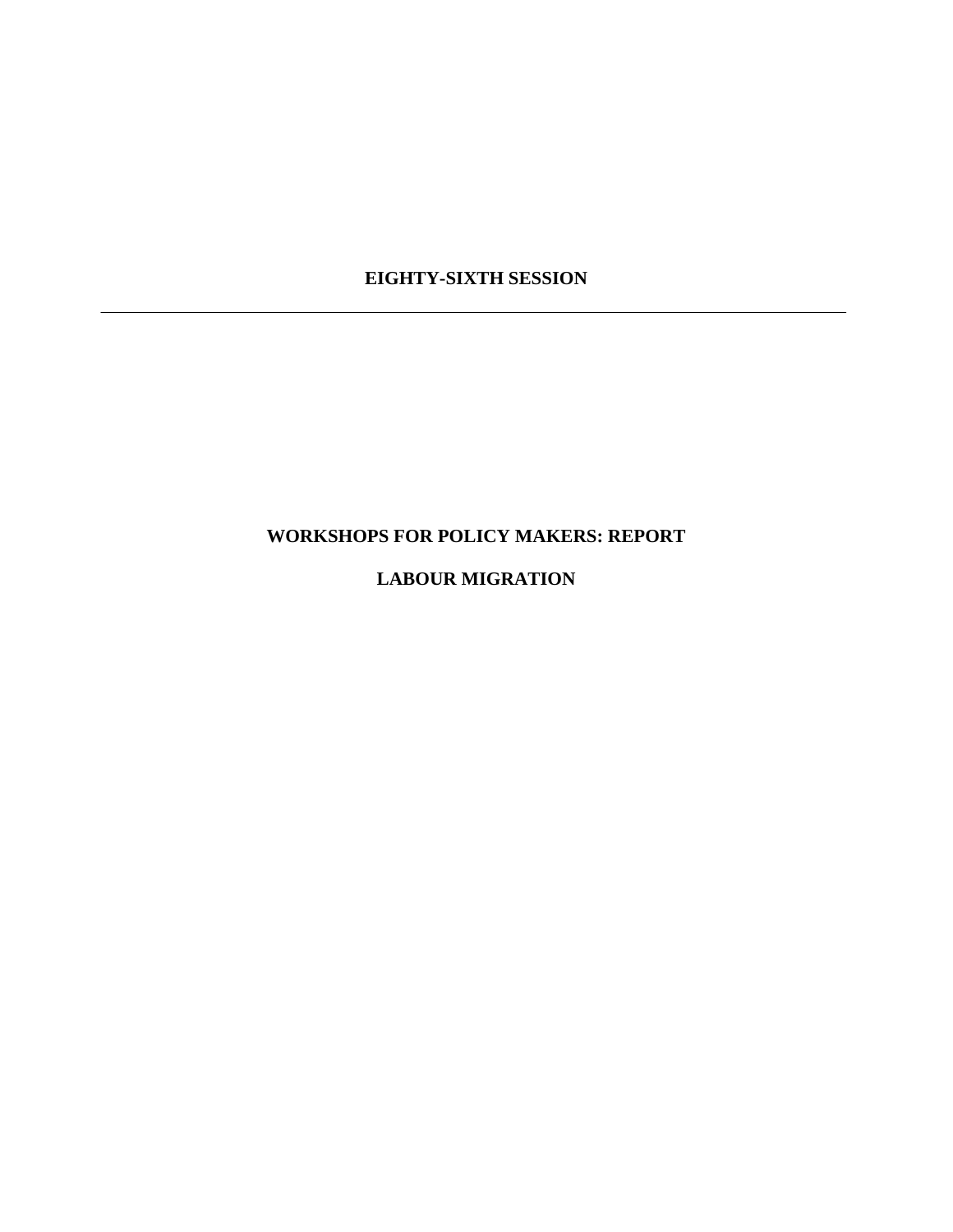Labour migration, or the cross-border movement of people for employment, is an increasingly important feature of the globalizing world. Currently, one person out of 35 is a migrant, which means that there are approximately 175 million migrants in the world. Labour migration represents the largest part of the flows of contemporary migration: it is estimated that there are nearly 81 million labour migrants (with or without authorization), accompanied by as many dependants.

The workshops on labour migration held in November 2003 covered a variety of issues related to this subject: best practices in labour migration management, challenges and opportunities posed by international labour mobility, possible ways of solving existing problems and maximizing benefits for all parties involved.

During the discussions, it was observed that labour migration is a highly complex phenomenon as, while economically driven, it is also interwoven with a variety of humanitarian/human rights issues.

## **1. ECONOMIC ASPECTS OF LABOUR MIGRATION**

Pressures that drive labour migration are predominantly of economic nature. On the supply side, these forces include: large differentiation in income levels between the developed and developing world, the pressures of growing populations and unemployment in many developing countries. On the demand side, the ageing population in industrialized countries, which leads to a change of the ratio between workers and retirees with its social and economic implications, and resulting labour market shortages, particularly in the health and personal care sectors, are the major factors that continue to fuel labour migration. It was noted, however, that labour migration no longer takes place exclusively between developed and developing countries, as there is also a significant amount of intraregional migration. Generally, therefore, the demand for foreign workers arises when the resident labour force is unable to satisfy the demand of the domestic labour market due to the insufficiency in numbers, level or type of skills, inability of quick mobilization, or unwillingness to take certain types of job which are poorly paid and not highly regarded.

Effects of labour migration on both receiving and sending countries depend on a variety of factors including volume and characteristics of migration flows, economic, demographic and labour market conditions, as well as policies related to labour mobility in host and source countries. Nevertheless, the participants recognized that labour migration has the potential of bringing significant economic gains for all parties. A number of states, among them the UK, Mexico, Australia and the Democratic Republic of Congo, emphasized the positive experience their countries had with a variety of labour migration schemes.

#### **1.1. Impact of labour migration on receiving countries**

Labour migration helps to address labour shortage problems and contribute to the human capital in the countries of destination, thus, improving the flexibility and productivity of their economies. In the UK for example, it is estimated that ten per cent of the GDP is generated by persons originating from another country (eight per cent of the UK population).

However, labour migration is associated with a number of concerns in the receiving countries. Protection of the domestic labour force is one of the principal challenges of the receiving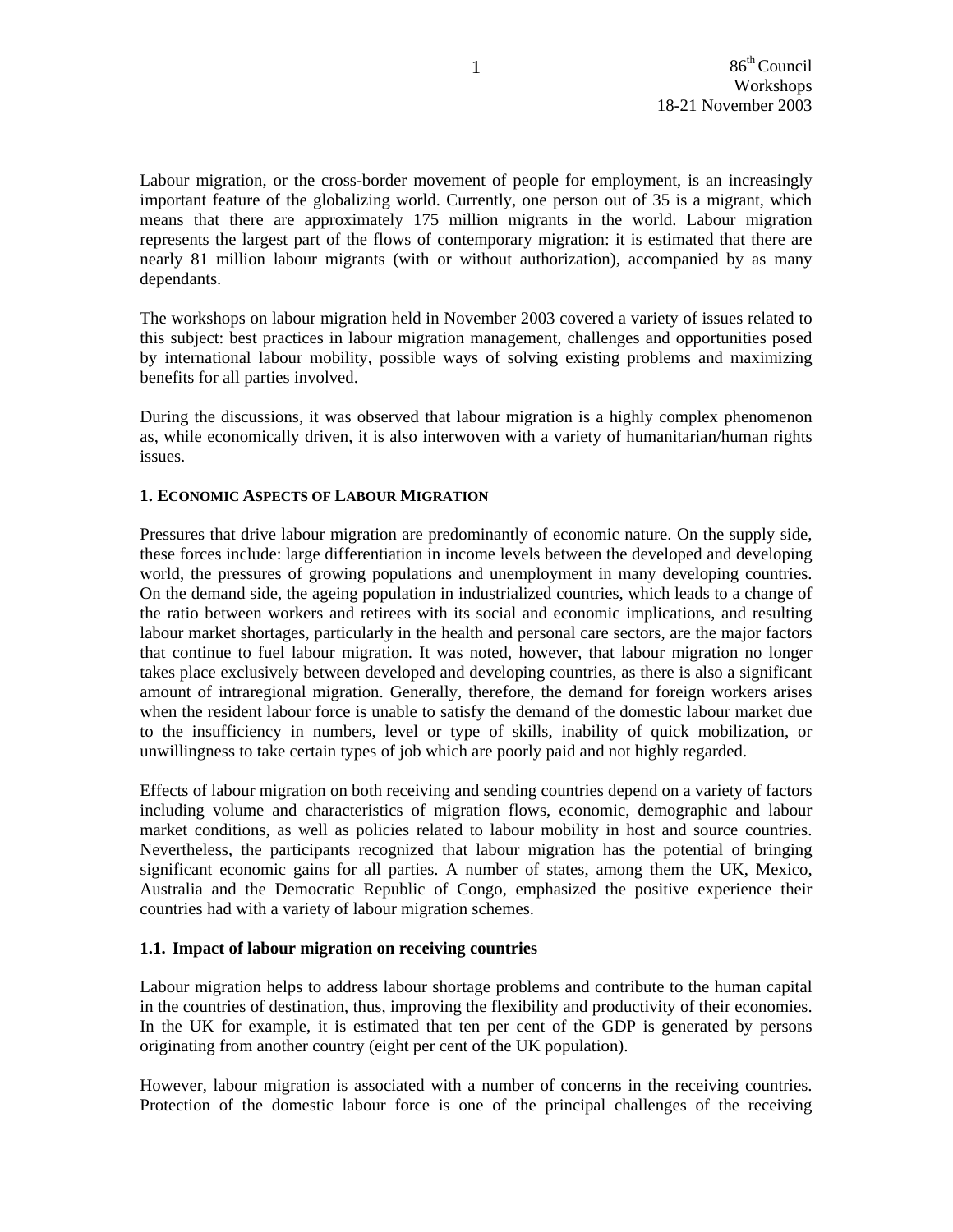countries and is among the main reasons for restrictive immigration policies. In most destination countries, admission of foreign workers is subject to quotas or satisfaction of labour market tests. It was pointed out, however, that in circumstances of rapidly changing economic conditions both of these mechanisms often prove to be not flexible enough for the private sector and hinder the effective filling of labour market gaps.

In this respect, the participants emphasized the importance of recognizing the significance of the private sector and market needs in driving labour migration. It was suggested that while the state can play a role in attempting to map in advance the needs of the private sector and tailor its immigration policy to the results of these projections, accurate forecasts are hard to make as labour market shortages usually arise quickly. Employer discouragement by anticipated delays in foreign and national bureaucracies can result in the use of irregular channels. Consequently, it is important that states set guidelines that are clear, agile and effective and create a flexible system which would allow employment at short notice. One of the experts gave an example of a method developed by the International Organization for Migration (IOM) to facilitate migration of workers from Tunisia and Egypt to Italy. This scheme is aimed at helping employers to recruit foreign workers quickly by means of establishing Internet databases in the language of the receiving country containing profiles of workers available at short notice. The significance of the Internet as a tool for providing relevant information and making employment procedures more easily accessible for both employers and workers was underlined.

Another major concern of the host countries is the control of irregular migration. Some of the participants noted that fundamentally, irregular migration stems from the lack of regular routes of access for foreign workers: an attempt to establish a barrier between the demand for foreign labour and its supply fuels undocumented migration.

The difficulty in achieving public acceptance for an increased inflow of migrants was identified as one of the main reasons for restrictive immigration legislation. Among causes for the public uneasiness associated with migration is security. A number of participants expressed their concern in relation to the current trend towards seeing migration as linked with terrorism.

Xenophobia, intensified by terrorism fears, and the existence of a negative perception of migrants as being not authorized and criminal were also identified as causes for the lack of public acceptance of labour migration and as representing a considerable challenge for many receiving countries.

In the course of the discussions, it emerged that in most countries, public acceptance is particularly hard to achieve in relation to lower skilled foreign workers, which makes opening legal channels for this category of migrants difficult for governments. As a result, the unsatisfied market demand is often filled through irregular migration, thus, exacerbating the negative public image of migrants.

In this context, it was noted that although in many cases the public in the destination countries endorses the immigration of highly skilled workers while feeling less comfortable with lower skilled migrants, it is not always the case. There are many examples of successful schemes for lower skilled workers, especially in the agricultural sector (e.g., Canada, Germany). The situation in Germany also demonstrates that in some countries, the opposite is the case: while lower skilled worker programmes are accepted by society, it is difficult to achieve public consent to immigration of highly skilled workers. The reason for such a negative public attitude is the high level of unemployment among skilled resident workers in Germany. One of the participants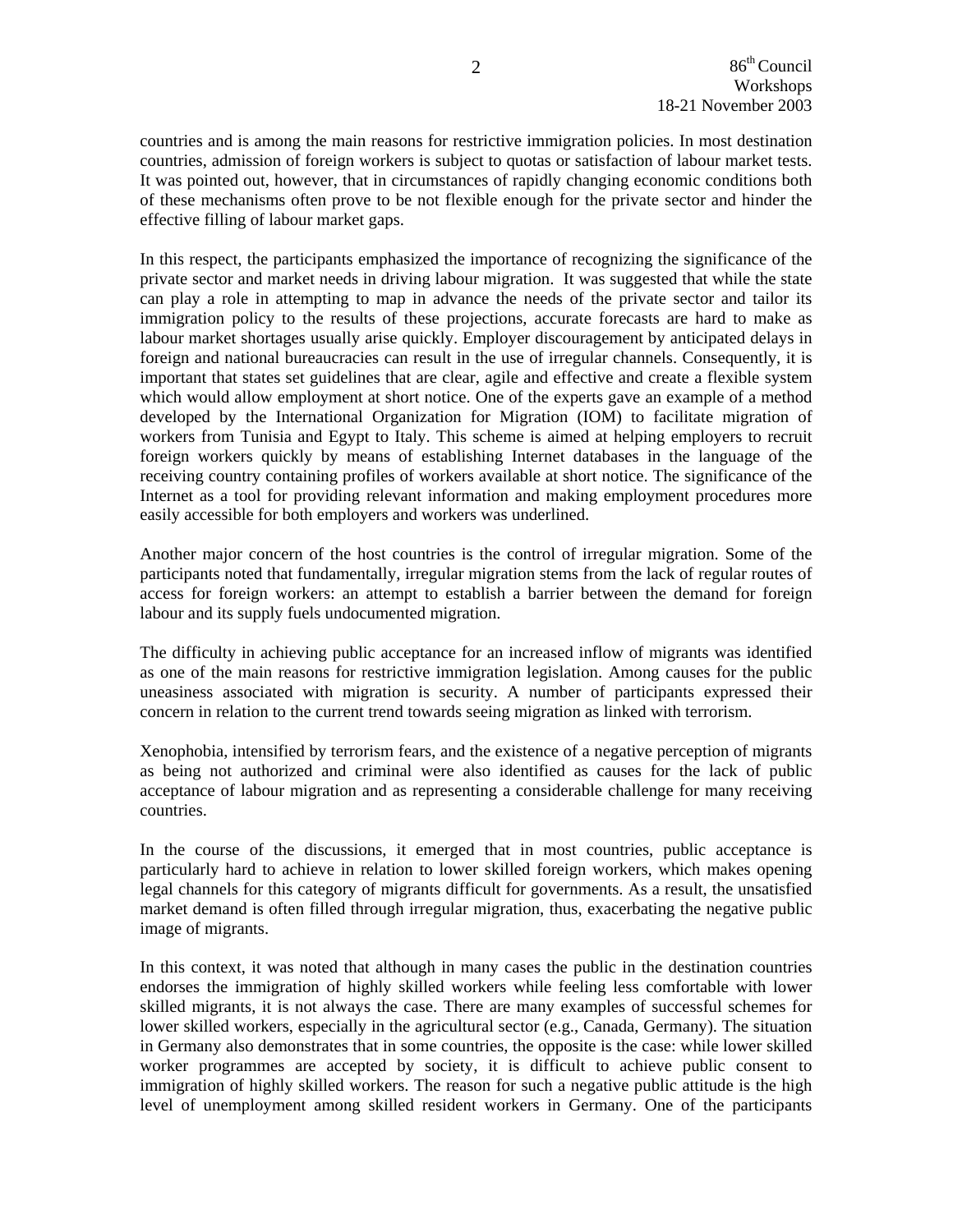enquired about the reasons for the need for foreign skilled workers in Germany in the presence of a high rate of unemployment among the highly qualified local labour force. It was explained that, as was demonstrated by the OECD Programme for International Student Assessment (PISA) study, the German education system does not focus on developing the expertise needed for the growth and competitiveness of the German economy. As a consequence, there is a mismatch between the skills supplied and demanded in the domestic labour market. German reunification was identified as an additional reason for this discrepancy. At the same time, retraining the unemployed highly qualified domestic workforce is difficult and expensive.

It was recognized that labour migration is a highly complex, multifaceted issue, which has not only economic, but also social and political impacts and involves competing interests of different stakeholders. Therefore, development of successful labour migration management policy should involve consultations between all parties concerned. In Australia, for example, where the migration experience has been generally positive, a wide consultative process is carried out between the federal and state governments, businesses, unions, environmental groups, churches, NGOs and community groups (including migrant groups).

It was suggested that involvement of a variety of stakeholders in the consideration of labour migration related issues and open public discussions can help to alleviate the problem of the negative image of migrants and promote their social acceptance.

### **1.2 Impact of labour migration on sending countries**

It was observed that labour migration could be used as an instrument of development, conferring benefits in the form of remittances, skill-transfers and creation of business networks.

The significance of remittances for the developing countries was discussed at length. The participants were informed that approximately 80 billion dollars of remittances are currently transferred from the developed countries back to countries of origin through official channels, compared with 50 billion dollars of overseas aid provided by the same developed countries. In many of the less developed states, remittances represent a large proportion of the GDP and constitute a major contribution to the stability of foreign exchange.

Research aimed at establishing the impact of remittances on reducing poverty at the household level has been carried out and produced evidence demonstrating that migration is a contributing factor to development. It was noted, however, that there is a great variation between different sending countries in the volume of remittances received and their beneficial effect. The experts emphasized that the extent of the development impact of remittances, as well as other effects of migration, depends on migration management policies. In this context, the importance of channelling remittances through the banking system and reducing transfer costs, which in some cases represent as much as 20-23 per cent of the total amount sent by the migrant, was underlined. Development of investment schemes was named as another important way of maximizing the positive impact of remittances.

The experts also drew attention of the participants to the necessity of managing the returnee flows in order to avoid the waste of skills acquired by the migrants while working abroad. In this respect, concern was expressed that while brain circulation might indeed benefit development of sending countries, there is an associated risk of brain drain in case of non-return of highly skilled workers. Many participants suggested that when destination countries recruit highly skilled professionals from abroad in order to fill labour shortages, instead of investing in their own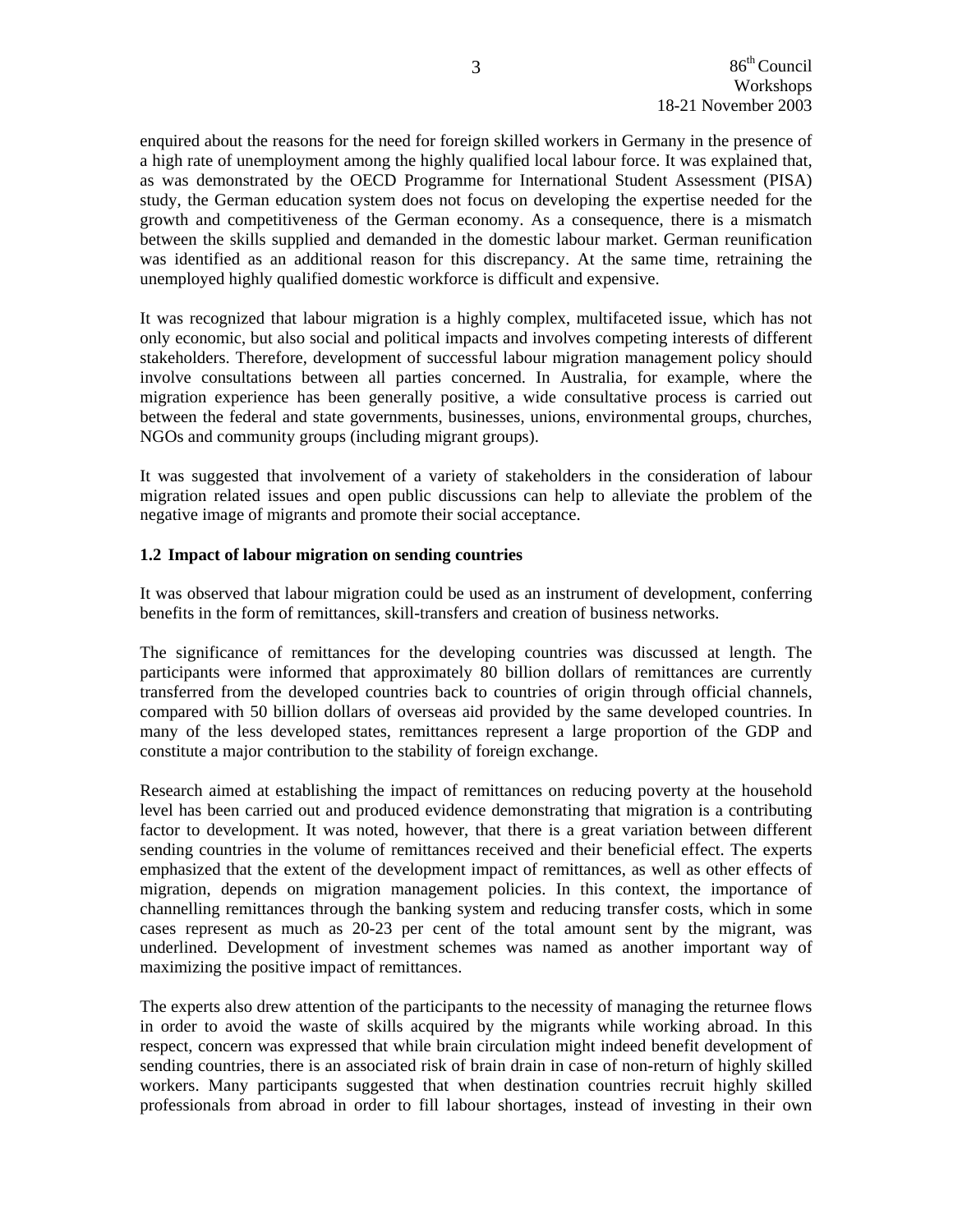nationals, an unacceptable transfer of wealth from sending to receiving countries takes place, due to the loss of investment in training and education in countries of origin. Brain drain, especially in such vital sectors as health, was recognized to be a major concern for the sending countries and a factor which undermines the development potential of migration. Participants stressed the necessity of developing effective policies to mitigate the potential negative impact of bran drain.

Finally, the importance of establishing comprehensive labour migration management policies in sending countries, which would benefit migrants, their families and the economy, thus, maximizing the development impact of labour migration, was underlined.

## **2. HUMAN RIGHTS AND WELFARE ASPECTS OF LABOUR MIGRATION**

Inadequate protection of rights and welfare of migrants was identified as a serious concern for the international community, which should be addressed in labour migration management policies of both host and source countries.

Among the issues discussed in this context were racism, xenophobia, wage and labour violations that migrant workers are often subject to, as well as lack of access to health and social services. Further human rights issues related to migration which should receive more attention include: immigration detention, trafficking and forced labour, and family reunification. It was explained that both regular and irregular migrants are increasingly being detained in receiving countries, where immigration detention is often used as a deterrent and as a means of determining the status of a migrant and verifying his/her documentation. It was pointed out that such use of detention is problematic from a human rights perspective, particularly since migrants often do not have access to legal advice and are not well informed about their rights and entitlements.

Trafficking for forced labour purposes was identified as one of the gravest human rights violations associated with labour migration. Typically, states do not have adequate laws that prohibit forced labour or provide appropriate victim protection and rehabilitation programmes. In general, trafficking victims are treated essentially as undocumented migrants, subject to deportation or expulsion.

Another human rights issue discussed was the possibility of family reunion for labour migrants. It was remarked that persons are more willing to participate in labour migration with the knowledge that their families will be able to join them subsequently in the host country. In this respect, the recent European Directive on Family Reunification<sup>[1](#page-4-0)</sup> was critically examined: it was noted that the treatment of family reunion in the Directive is problematic with regard to a number of issues such as the age of children eligible to be reunited with their parents and the definition of what constitutes a "family" (e.g., whether children are of one or both parents, whether parents need to be married, etc.).

A number of participants underlined the necessity of particular attention to the protection of vulnerable groups: low-skilled, irregular migrants, and especially women. It was clarified that the International Labour Office (ILO) convention no. 143 provides a standard for the basic human rights of migrant workers irrespective of whether they are in a regular or irregular status. However, in practice, temporary low-skilled vulnerable migrants, such as men working in the

 $\overline{a}$ 

<span id="page-4-0"></span><sup>&</sup>lt;sup>1</sup> Council of the European Union (2003) Directive 2003/86/EC on the right to family reunification, *Official Journal of the European Union* L.251, 03/10/2003 pp. 0012 – 0018, Brussels.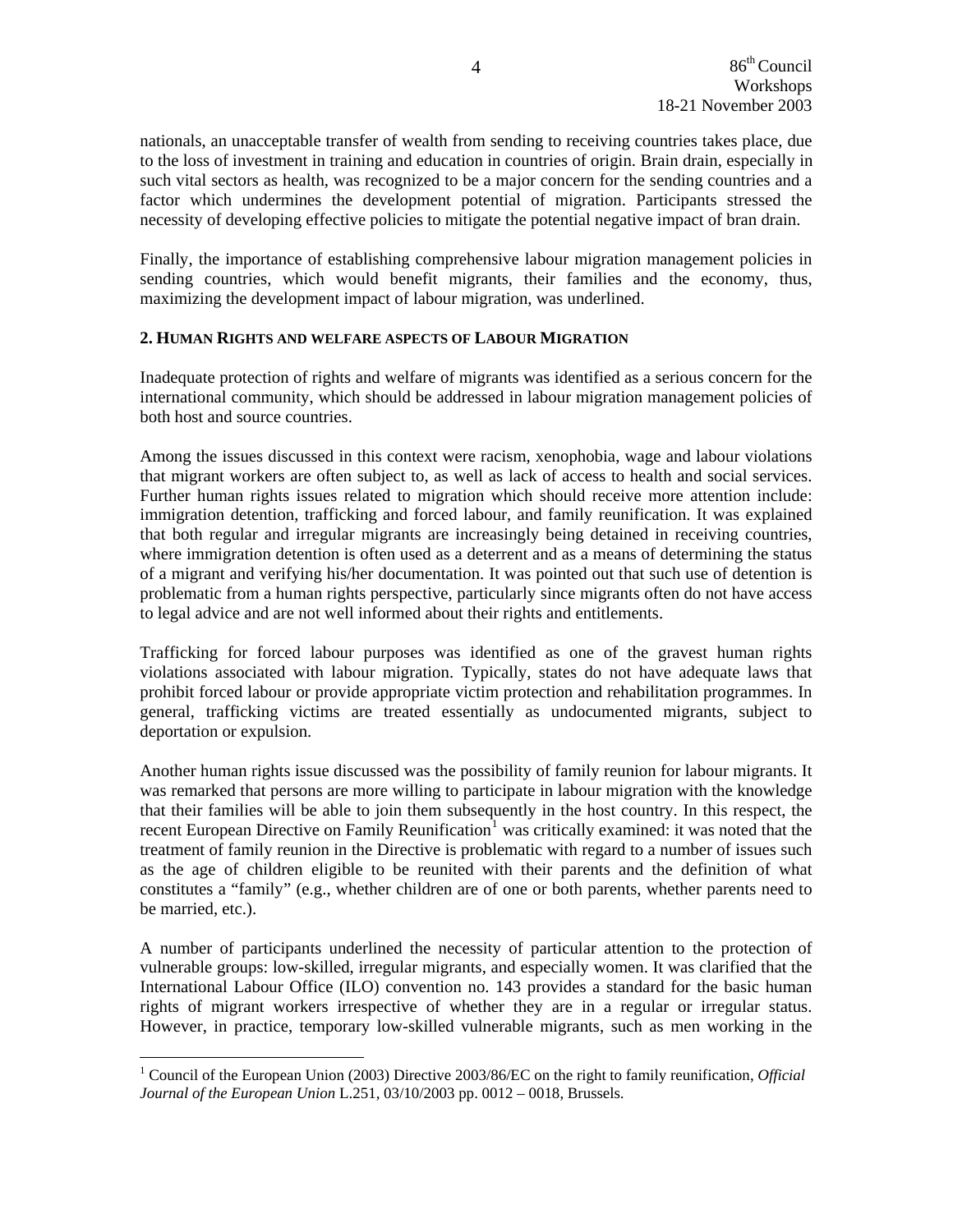construction industry or women employed in domestic service sectors, often suffer from violations of basic human rights. In this context, it was stressed that the issue of the feminization of migration, and particularly the exploitation and trafficking of low-skilled women is yet to be fully addressed. It was also suggested that victims should be rehabilitated rather than criminalized and punished for their irregular status through deportation. Finally, the importance of ensuring that migrants in an irregular situation are treated with dignity was emphasized.

The rights of migrant workers are protected by international law, with labour migrant rights' protection falling under the ILO mandate, outlined in the ILO Constitution and various ILO conventions. The ILO and UN conventions contain detailed provisions regarding protection of the rights of workers outside their countries of origin. One of the participants asked whether international conventions provide for reciprocal treatment of migrant workers. It was clarified that international conventions are only binding on those states that have ratified them, and rates of ratification of, for example, the ILO conventions which refer to the rights of migrants, have remained fairly low: convention no. 97 on Migration for Employment, has been ratified by 42 countries, and No. 143, which addresses Irregular Migration and Migrant Rights, has been ratified by 18 predominantly sending countries. In the case of countries that have ratified, trade unions, employers, and governments can bring complaints to the attention of the ILO and its supervisory machinery is used to investigate complaints. Trade unions in countries that have not ratified the conventions can still lodge a complaint with the ILO, while governments cannot. It was noted that the ILO conventions are fairly flexible and contain standards, norms and good practices which are often taken into consideration by governments when drafting national legislation even if they have not ratified these conventions.

Several experts reiterated that effective protection of migrants' rights is only possible through the development of regulatory frameworks and principles in the area of labour migration which are universally binding and enforceable. It was also stated that countries which respect their international obligations should be entitled to reciprocal treatment for their citizens in other countries.

## **3. MANAGEMENT OF LABOUR MIGRATION**

Participants recognized that labour migration, whether regular or irregular, seen from a sending or receiving country perspective, is an issue of concern to all states. It was suggested that it is in the interests of each state to put resources into the development of an effective labour migration management programme in order to alleviate problems related to international labour mobility and ensure that it works in tandem with development objectives. It was also stressed that economic and human rights/welfare facets of labour mobility are closely interconnected and a successful labour migration policy should address both. Moreover, it became evident that various policy measures suggested would have a positive effect in terms of addressing concerns associated with labour migration, related to both economic considerations and the wellbeing of migrants.

Many participants advocated promoting a positive image of labour migration as a driving force for development in both sending and receiving countries. A broad and open consultation process, as well as public awareness campaigns with information dissemination concerning labour market shortages and contributions made by migrants to the economy of the country concerned were seen to significantly contribute to a change in public opinion with regard to labour migration. It was pointed out that development of the positive image of migration could make admitting more labour migrants and opening more routes for migration politically easier, which would not only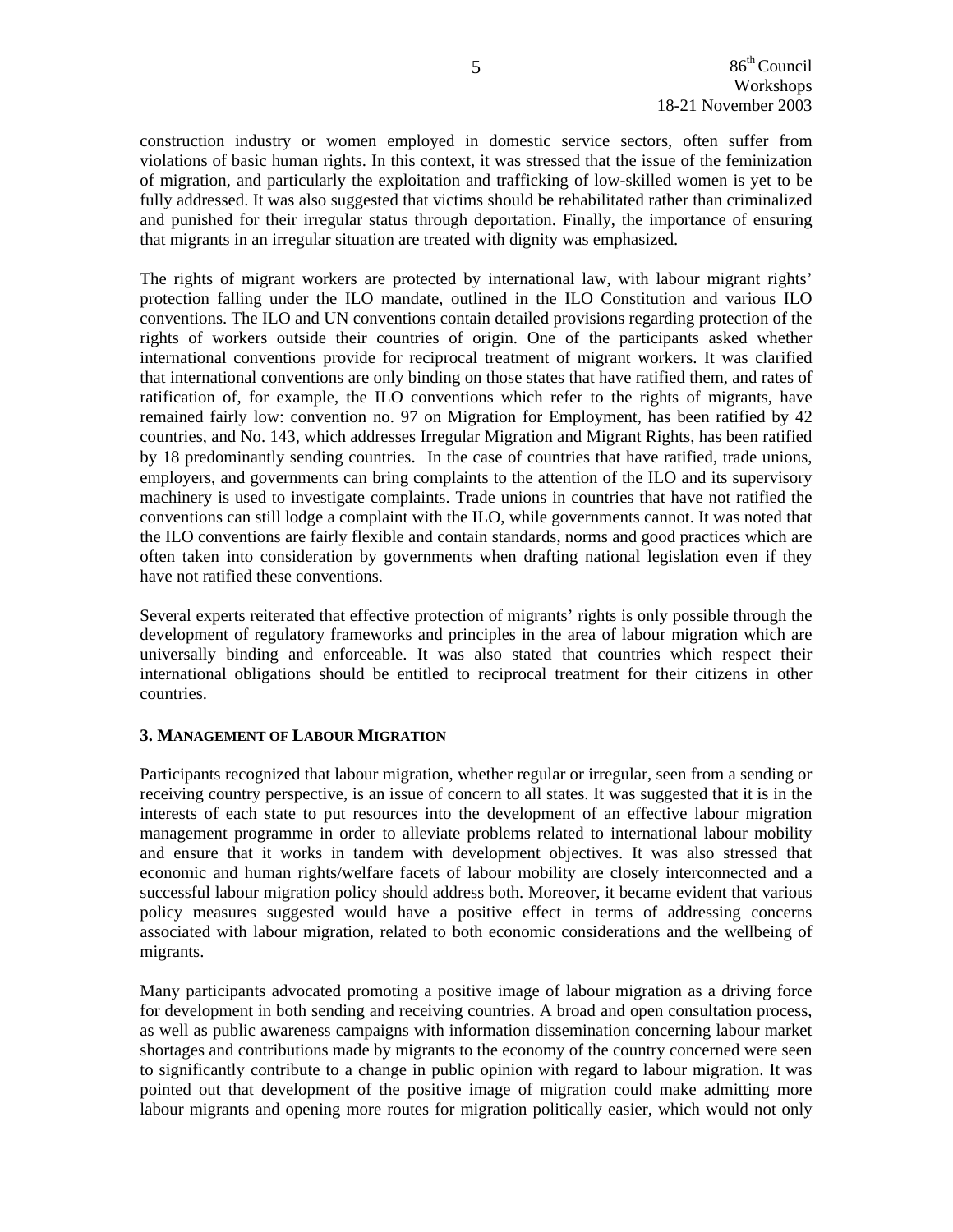benefit employers and the economies of host countries, but also reduce the scope for irregular migration. Additionally, a more positive attitude towards labour migration is likely to diminish instances of xenophobia.

It was recognized that social integration of migrants and their families is essential for increasing social cohesion and combating xenophobia in host countries. Existing social integration programmes typically include language and cultural orientation. The Government of Chile, for example, also provides educational services to children of both regular and irregular migrants, as well as medical and health assistance to migrants and their dependants. It was noted that in Chile's experience, regularization of migrants and education of migrant children reduces xenophobia within the broader Chilean population and enhances the benefits of labour migration both for the country and for individual migrants.

Pre-selection, as well as training and orientation of migrants, were pointed to as effective measures to provide for easier integration of migrants into the host country society and maximization of the positive effects of migration. In relation to pre-selection mechanisms, the system used in Australia was described. In Australia, labour migrants are selected through a points system on the basis of objective criteria, notably skills level, language proficiency, age and experience. It was explained that this programme is aimed at selecting individuals with characteristics and skills that will enable them to actively participate in and contribute to the Australian economy. Generally, migrants accepted under this programme have a high and rapid rate of employment and, as surveys suggest, tend to be satisfied with their experience in Australia. It was emphasized that the criteria and the process for the selection of migrants have to be clear. It was suggested that incidences of such crimes as trafficking and smuggling in human beings may increase when the selection process is ambiguous.

The issue of whether training and orientation should be provided by the host or source country was debated. Some participants stated that it should be the responsibility of sending countries to train and equip their nationals intending to go abroad. But it was noted that in some cases, displacement of persons is a result of uncontrollable and unpredictable events. It was argued that when a country of origin has no control over the destination of its citizens' migration, the orientation of migrants, as well as the protection of their human rights, is the responsibility of the country of destination. Traditionally, it is largely the receiving countries that provide training and orientation services to migrants. Studies, however, suggest that pre-departure orientation in the home country raises migrants' awareness of their rights, thus, providing them with a safeguard against exploitation. Research also indicates that migrants are more effective in the workplace and integrate more easily into their host society if they receive pre-departure orientation. Some countries, such as Tunisia and the Philippines, provide pre-departure services to persons moving abroad. There are also some cases where pre-departure training is organized by the country of destination. For example, Norway, which recruits large numbers of seafarers from the Philippines, has established bases in the Philippines designed to provide training to the local citizens before departure. It was noted with regret, however, that pre-departure orientation remains an exception rather than the rule.

Training and orientation of migrants can bring significant benefits to all parties, but in order to develop effective and comprehensive programmes, collaboration and allocation of responsibilities between sending and receiving countries is required. Some participants expressed the view that a bilateral framework is necessary for effective management of labour migration.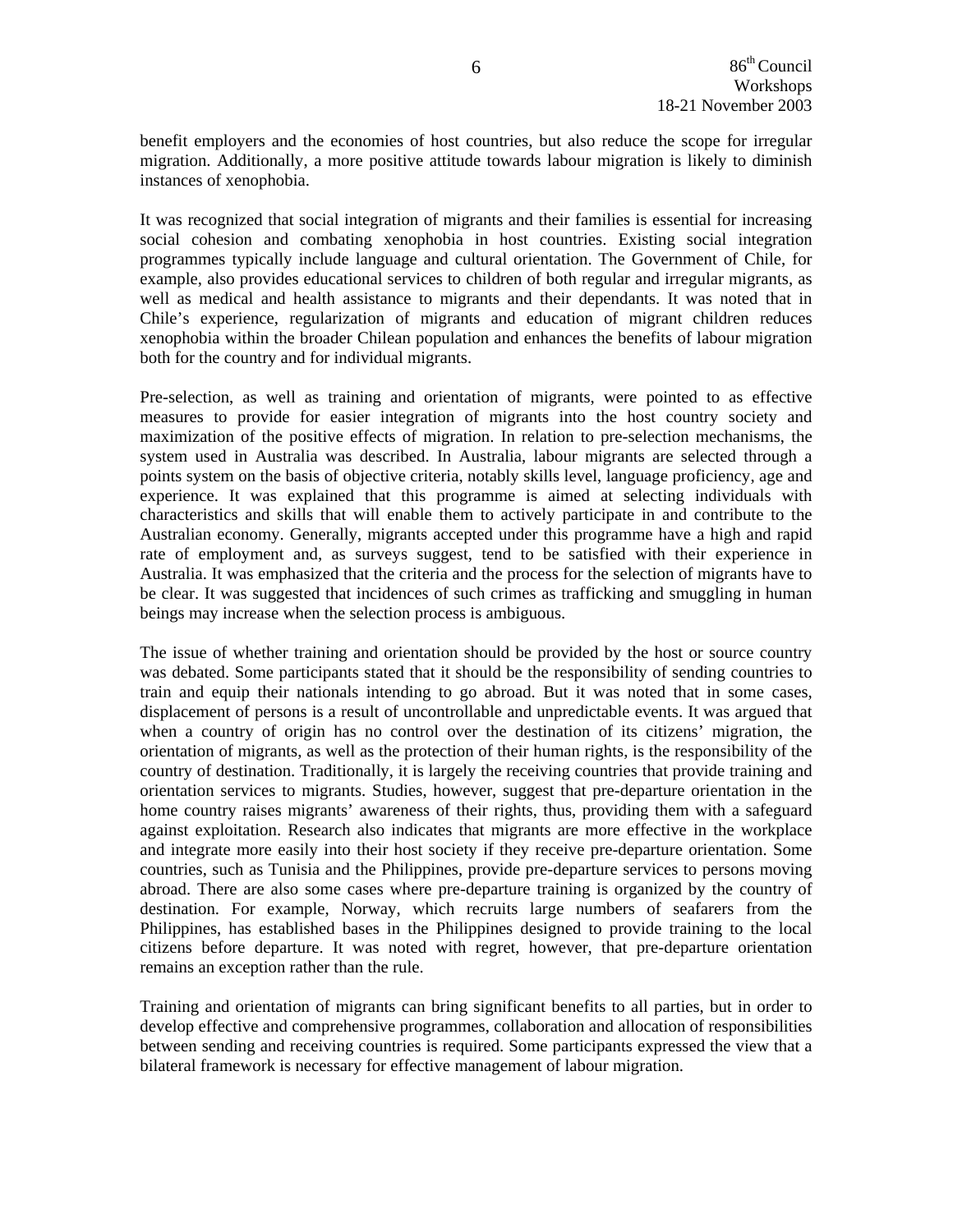It was remarked in this context that the distinction between sending and receiving countries is becoming less clear, as an increasing number of states both host and send abroad migrant workers. Australia, for instance, while generally known as a receiving country, also has approximately a million expatriates living abroad. It was underlined that experience sharing and cooperation between traditional host and source countries can help governments to adapt to and benefit from the potential of changing circumstances.

It was observed that cooperation between sending and receiving countries is essential for resolving a number of concerns which arise in the process of labour migration, such as the negative effects of brain drain. Consultations and cooperation between countries of destination and origin can help to enhance the development impact of labour migration and prevent the drain of skilled workers necessary for home economies through ethical recruitment, provision of assistance to countries of origin in planning emigration, as well as encouraging migrant workers to return to their home countries.

Considerable attention was devoted to the issue of return of migrant workers and temporary labour migration in general. The participants considered temporary labour migration to be a promising way to both harness the advantages of workers' mobility and avoid many problems caused by permanent migration. From the sending countries' perspective, temporary migration helps to avoid brain drain, while ensuring the benefits of remittances and skills development through brain circulation. Temporary migration is also very attractive to receiving countries, as it offers flexibility in satisfying labour market needs and avoids the need for social integration of migrants, especially in cases of short term programmes. As demonstrated by the agricultural labour migration programmes successfully carried out in a number of countries, it is also easer to achieve public acceptance of temporary labour migration.

The main concern expressed with respect to temporary labour migration programmes was related to ways of ensuring the returns of migrants. Representatives from the countries participating in successful temporary schemes shared their experiences. Participants were informed, for example, that in the case of the Canada-Guatemala agricultural work programme, which is implemented by IOM, the return rate was very high: there were no overstays, and although three migrants tried to escape, they were arrested. It was emphasized that the contract signed with a migrant worker should include a clear requirement for his/her return at the end of the employment period in the destination country. It was explained that the Canada-Guatemala programme also offers return incentives such as financial benefits, including the entitlement to retirement funds after 10-15 years, as well as the opportunity of participating in the temporary programme in the future. It was recognized however, that a high rate of return is best guaranteed when the work performed by migrants is temporary by nature, as is the case with work in the agricultural sector.

It was repeatedly stated in the course of the discussions that effective labour migration management cannot be dealt with unilaterally. In order to address the challenges of labour migration, information and responsibility sharing between sending and receiving countries is necessary. It was suggested, however, that labour mobility should not be thought of in binary terms – as a movement between a source and a host country- but rather in global terms. It was posited that effective labour migration management policy can only be formulated within a multilateral context. However, no agreement on managing migration flows has been concluded so far at the multilateral level, although the General Agreement on Trade in Services (GATS), which includes provisions for the supply of services through temporary migration of persons, is currently being negotiated. Nevertheless, it was noted that the ILO takes a multilateral approach to the issue of protection of labour migrants and sees cooperation between states as fundamental